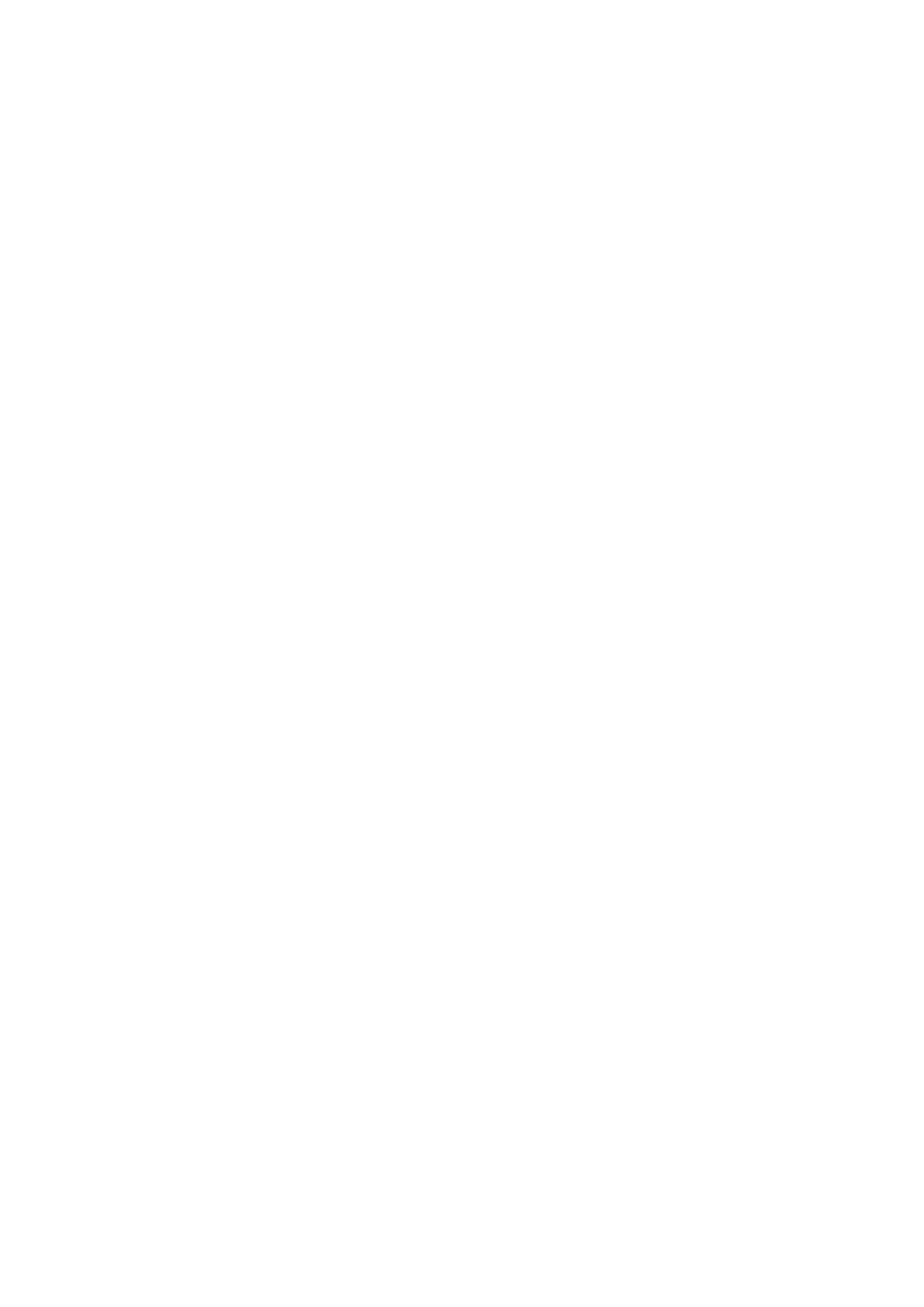#### **2.4. Data analysis**

The quantitative data was analyzed using descriptive statistics. The analysis included each participant's total score on the organization and delivery of the workshop. Quantitative and qualitative results were merged during interpretation. Themes identified during quantitative data analysis were compared with qualitative results to explain and describe findings about the workshop and knowledge obtained. The qualitative data gathered over the course of the SP methodology workshop was beneficial in

articulating the experience of participants with this pedagogical framework. The feedback received was overwhelmingly positive with 100% of participants rating the workshop program very good or excellent. Additionally, 75% of participants indicated the medium of groups as excellent, and 62.5% felt the workshop was excellent in terms of advancing expertise in SP methodology (See Table 1). Fifty per cent of participants rated the workshop as good in helping develop confidence to implement SP methodology in their teaching.

| Table 1. Effectiveness of workshop organization and delivery |  |  |
|--------------------------------------------------------------|--|--|
|                                                              |  |  |

| <b>Rating Categories</b>                       |      | Percentage of Respondents (%) |      |      |           |                |
|------------------------------------------------|------|-------------------------------|------|------|-----------|----------------|
| How would I rate the following                 | Poor | Fair                          | Good | Very | Excellent | N <sub>0</sub> |
|                                                |      |                               |      | Good |           | Response       |
| 1. Workshop program                            |      |                               |      | 50   | 50        |                |
| 2. Material provided                           |      |                               |      | 37.5 | 62.5      |                |
| 3. Balance between presentations, discussions, |      |                               |      | 37.5 | 62.5      |                |
| and activities                                 |      |                               |      |      |           |                |
| 4. Time distribution of the workshop           |      |                               | 12.5 | 37.5 | 50        |                |
| 5. Organization of the workshop                |      |                               |      | 50   | 50        |                |
| 6. Group work was an effective medium during   |      |                               | 12.5 | 12.5 | 75        |                |
| the workshop                                   |      |                               |      |      |           |                |
| 7. The workshop advanced my expertise in using |      |                               |      |      |           |                |
| SP methodology                                 |      |                               |      | 25   | 50        | 25             |
| 8. The workshop advanced my expertise in       |      |                               | 12.5 | 12.5 | 62.5      | 12.5           |
| planning and dealing with SP methodology       |      |                               |      |      |           |                |
| 9. The workshop increased my confidence        |      |                               |      | 37.5 | 37.5      | 25             |
| in implementing SP methodology in my teaching  |      |                               |      |      |           |                |
| 10. The feedback received over the course      |      |                               |      | 12.5 | 87.5      |                |
| of the workshop was valuable                   |      |                               |      |      |           |                |
| 11. The workshop provided opportunities to     |      |                               |      |      |           |                |
| engage with student colleagues from other      |      |                               |      |      |           |                |
| disciplines                                    |      |                               |      | 25   | 75        |                |
| 12. Has the workshop provided me with the      |      |                               |      | 50   | 37.5      | 12.5           |
| necessary tools to develop and implement       |      |                               |      |      |           |                |
| scenarios for my course                        |      |                               |      |      |           |                |

The data from the 2017 workshop indicated the benefits of this instruction and interactive learning environment in building capacity to apply SP methodology in various settings. The quantitative data was analyzed using Statistical Package for the Social Sciences (SPSS) software. There were significant, positive correlations between the distribution of time of the workshop and the effectiveness of group work as a medium. Also, positive correlations were found between the participants' rating of the workshop's effectiveness in teaching how to create simulations that meet learning objectives and the indicators of increased confidence and expertise in planning, creating, and facilitating SP methodology (see Tables 2a and 2b).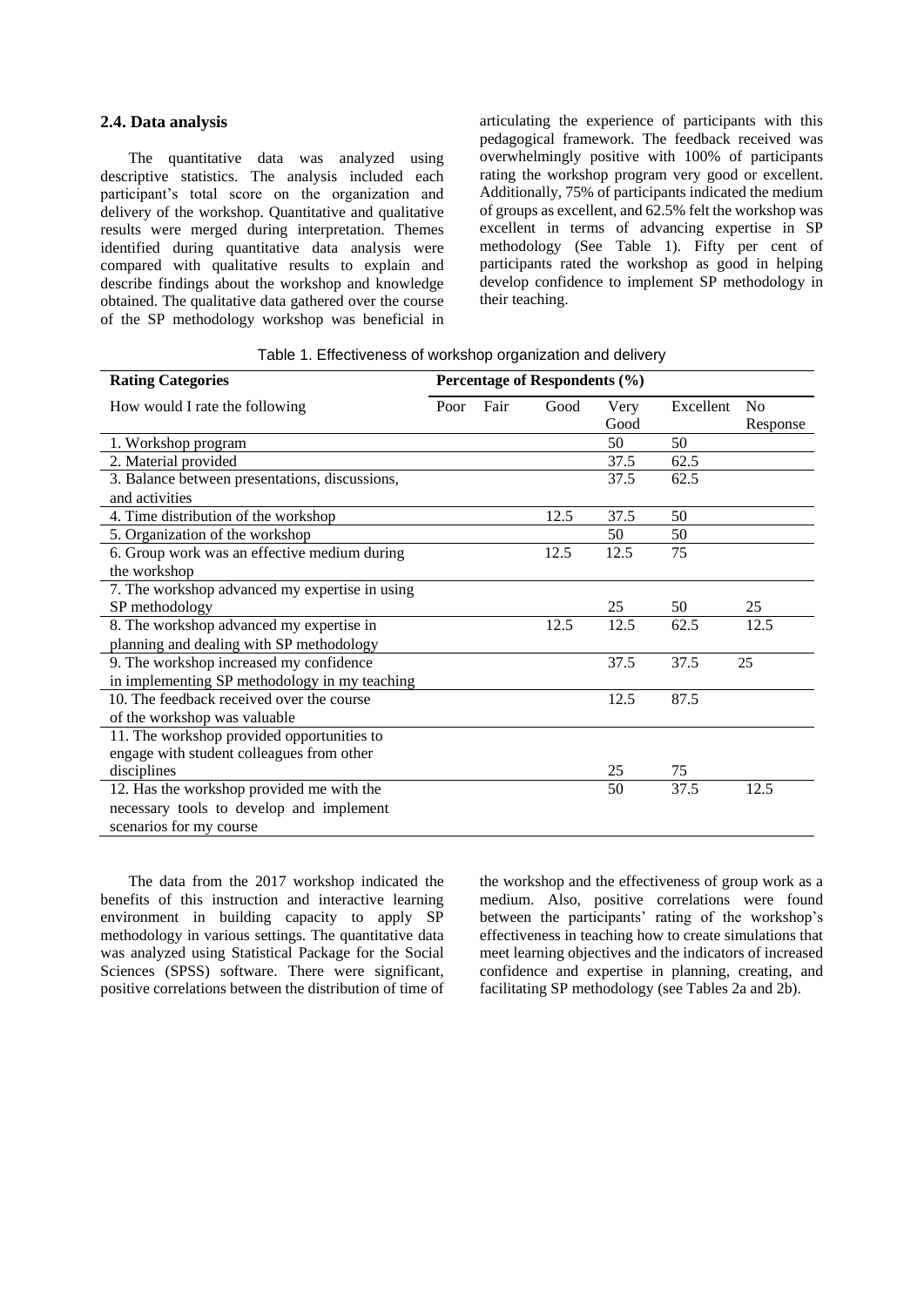|                                                                                          |                         | Question number |         |                |                |                |                |  |
|------------------------------------------------------------------------------------------|-------------------------|-----------------|---------|----------------|----------------|----------------|----------------|--|
|                                                                                          |                         | Q1              | Q2      | Q <sub>3</sub> | Q <sub>4</sub> | Q <sub>5</sub> | Q <sub>6</sub> |  |
| Q1. Workshop Program                                                                     | PC                      | 1               | .258    | $-.258$        | .539           | $1.000**$      | .539           |  |
|                                                                                          | S <sub>2</sub> T        |                 | .537    | .537           | .168           | .000           | .168           |  |
| Q2. Material Provided                                                                    | PC                      | .258            | 1       | .467           | $.788*$        | .258           | .696           |  |
|                                                                                          | S <sub>2</sub> T        | .537            |         | .244           | .020           | .537           | .055           |  |
| Q3. Balance between                                                                      | PC                      | $-.258$         | .467    | 1              | .417           | $-.258$        | .325           |  |
| presentations, discussions<br>and activities                                             | S <sub>2</sub> T        | .537            | .244    |                | .304           | .537           | .433           |  |
| Q4. Time distribution of the                                                             | PC                      | .539            | $.788*$ | .417           | $\mathbf{1}$   | .539           | $.806*$        |  |
| workshop                                                                                 | $\overline{\text{S2T}}$ | .168            | .020    | .304           |                | .168           | .016           |  |
| Q5. Organization of                                                                      | PC                      | $1.000**$       | .258    | $-.258$        | .539           | $\mathbf{1}$   | .539           |  |
| workshop                                                                                 | S <sub>2</sub> T        | .000            | .537    | .537           | .168           |                | .168           |  |
| Q6. Group/dyad work was                                                                  | PC                      | .539            | .696    | .325           | $.806*$        | .539           | 1              |  |
| an effective medium during<br>the workshop                                               | S <sub>2</sub> T        | .168            | .055    | .433           | .016           | .168           |                |  |
| Q7. The workshop taught                                                                  | PC                      | .000            | .188    | .188           | $-.044$        | .000           | $-.218$        |  |
| me to create roles for<br>simulation that meet<br>learning objectives for my<br>students | S <sub>2</sub> T        | 1.000           | .656    | .656           | .918           | 1.000          | .604           |  |
| Q8. The workshop has                                                                     | PC                      | .452            | .000    | .000           | .000           | .452           | .108           |  |
| advanced my expertise in<br>planning, creating and<br>facilitating SPM                   | S <sub>2</sub> T        | .261            | 1.000   | 1.000          | 1.000          | .261           | .799           |  |
| Q9. I feel confident                                                                     | PC                      | .188            | .275    | .146           | .079           | .188           | $-.169$        |  |
| implementing SPM in my<br>teaching                                                       | S <sub>2</sub> T        | .656            | .510    | .731           | .853           | .656           | .690           |  |
| Q10. Feedback received                                                                   | PC                      | .378            | .488    | .488           | $.747*$        | .378           | $.882**$       |  |
| over the course was<br>valuable                                                          | S <sub>2</sub> T        | .356            | .220    | .220           | .033           | .356           | .004           |  |
| Q11. Provided opportunities                                                              | $\overline{PC}$         | .577            | .149    | .149           | $.726*$        | .577           | .518           |  |
| to engage with student<br>colleagues from other<br>disciplines                           | S <sub>2</sub> T        | .134            | .725    | .725           | .041           | .134           | .188           |  |
| Q12. Provided me with the                                                                | PC                      | .407            | $-.063$ | $-.231$        | $-.190$        | .407           | $-.044$        |  |
| necessary tools to develop<br>and implement scenarios for<br>my course                   | S <sub>2</sub> T        | .317            | .882    | .582           | .652           | .317           | .918           |  |

Table 2a. Correlations from SPSS Analysis for SP methodology workshop 2017

Note: PC = Pearson correlation.  $S2T = sig.$  (2-tailed). N= 8 in all instances. \* Correlation is significant at the 0.05 level (2-tailed). \*\* Correlation is significant at the 0.01 level (2-tailed).

Qualitative data was collated. In response to the question, "What would I tell a friend or colleague about this workshop?" participant responses included

"Phenomenal—excellent, practical, thoughtful design and content was evident from opening to close."

"It helps to clarify things in and out of education environment."

"I would tell them I found it effective."

"Awesome! Great to learn about SPM and use it as one of the alternative tools in pedagogy."

"It is informative and a great way to see the implementation/benefits of simulation in crossdisciplinary settings/environments. It was also great networking with faculty."

"Very informative and useful educational tool." Participants also enumerated various applications for which this pedagogical tool could be utilized:

"In-unit staff development days."

"To underscore the importance of using 'best practice' tools/procedures in a health related physical fitness domain."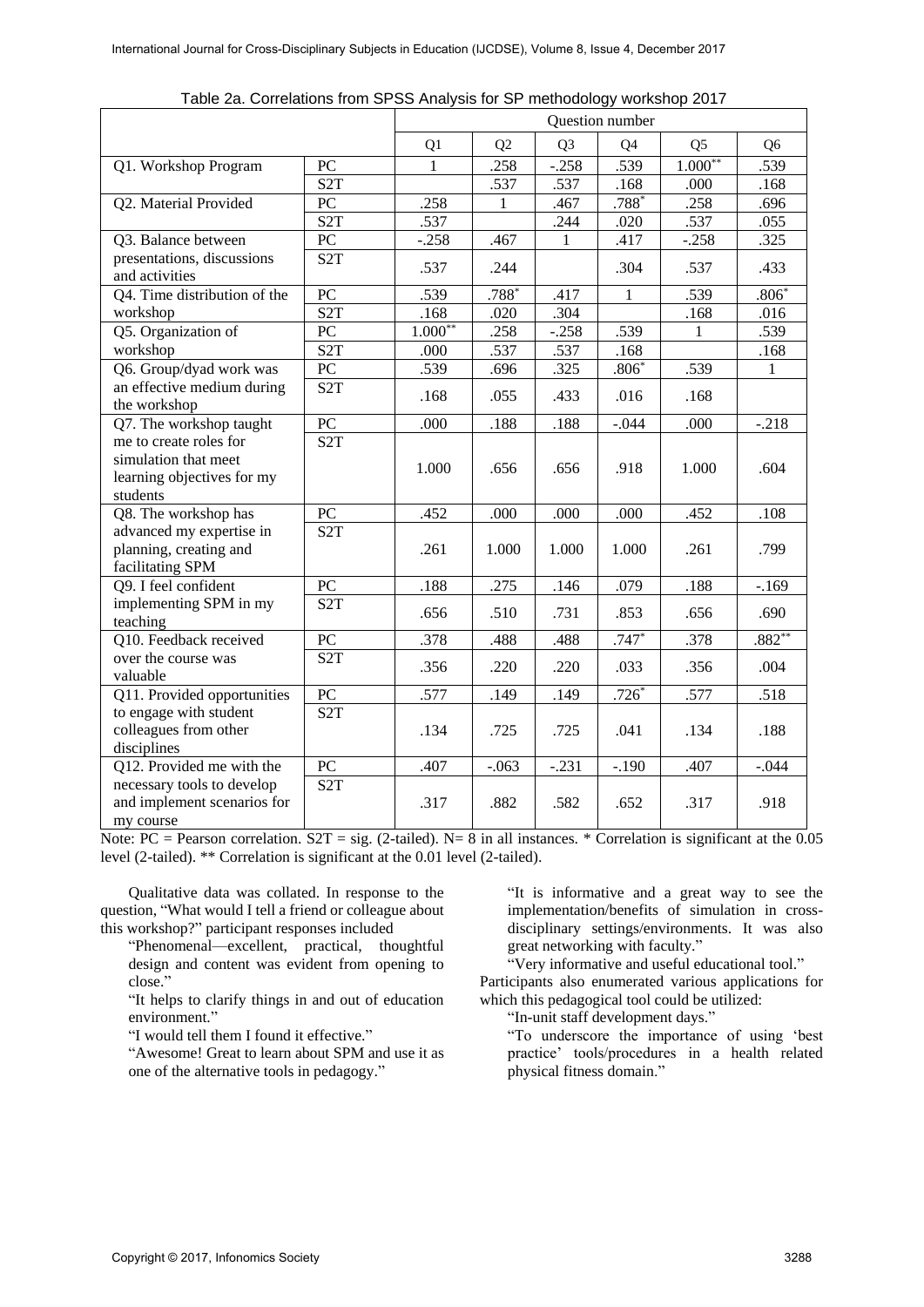|                                                                                          |                         | Question number |              |                |          |              |              |  |
|------------------------------------------------------------------------------------------|-------------------------|-----------------|--------------|----------------|----------|--------------|--------------|--|
|                                                                                          |                         | Q7              | Q8           | Q <sub>9</sub> | Q10      | Q11          | Q12          |  |
| Q1. Workshop Program                                                                     | PC                      | .000            | .452         | .188           | .378     | .577         | .407         |  |
|                                                                                          | S <sub>2</sub> T        | 1.000           | .261         | .656           | .356     | .134         | .317         |  |
| Q2. Material Provided                                                                    | PC                      | .188            | .000         | .275           | .488     | .149         | $-.063$      |  |
|                                                                                          | S <sub>2</sub> T        | .656            | 1.000        | .510           | .220     | .725         | .882         |  |
| Q3. Balance between                                                                      | $\overline{PC}$         | .188            | .000         | .146           | .488     | .149         | $-.231$      |  |
| presentations, discussions<br>and activities                                             | S <sub>2</sub> T        | .656            | 1.000        | .731           | .220     | .725         | .582         |  |
| Q4. Time distribution of the                                                             | PC                      | $-.044$         | .000         | .079           | $.747*$  | $.726*$      | $-.190$      |  |
| workshop                                                                                 | S <sub>2</sub> T        | .918            | 1.000        | .853           | .033     | .041         | .652         |  |
| Q5. Organization of                                                                      | ${\rm P}{\bf C}$        | .000            | .452         | .188           | .378     | .577         | .407         |  |
| workshop                                                                                 | $\overline{\text{S2T}}$ | 1.000           | .261         | .656           | .356     | .134         | .317         |  |
| Q6. Group/dyad work was                                                                  | ${\rm P}{\bf C}$        | $-.218$         | .108         | $-169$         | $.882**$ | .518         | $-.044$      |  |
| an effective medium during<br>the workshop                                               | S <sub>2</sub> T        | .604            | .799         | .690           | .004     | .188         | .918         |  |
| Q7. The workshop taught                                                                  | PC                      | $\mathbf{1}$    | $.731*$      | $.957***$      | $-.092$  | $-.280$      | .691         |  |
| me to create roles for<br>simulation that meet<br>learning objectives for my<br>students | S <sub>2</sub> T        |                 | .039         | .000           | .829     | .502         | .058         |  |
| Q8. The workshop has                                                                     | ${\rm P}{\bf C}$        | $.731*$         | $\mathbf{1}$ | $.717*$        | .228     | .000         | $.932**$     |  |
| advanced my expertise in<br>planning, creating and<br>facilitating SPM                   | S <sub>2</sub> T        | .039            |              | .045           | .587     | 1.000        | .001         |  |
| Q9. I feel confident                                                                     | ${\rm P}{\bf C}$        | $.957***$       | $.717*$      | $\mathbf{1}$   | $-.118$  | $-.181$      | $.708*$      |  |
| implementing SPM in my<br>teaching                                                       | S <sub>2</sub> T        | .000            | .045         |                | .780     | .668         | .049         |  |
| Q10. Feedback received                                                                   | ${\rm P}{\bf C}$        | $-.092$         | .228         | $-.118$        | 1        | .655         | $-.031$      |  |
| over the course was<br>valuable                                                          | S <sub>2</sub> T        | .829            | .587         | .780           |          | .078         | .942         |  |
| Q11. Provided opportunities                                                              | $\overline{PC}$         | $-.280$         | .000         | $-181$         | .655     | $\mathbf{1}$ | $-.235$      |  |
| to engage with student<br>colleagues from other<br>disciplines                           | S <sub>2</sub> T        | .502            | 1.000        | .668           | .078     |              | .575         |  |
| Q12. Provided me with the                                                                | PC                      | .691            | $.932**$     | $.708*$        | $-.031$  | $-.235$      | $\mathbf{1}$ |  |
| necessary tools to develop<br>and implement scenarios for<br>my course                   | S <sub>2</sub> T        | .058            | .001         | .049           | .942     | .575         |              |  |

Table 2b. Correlations from SPSS Analysis for SP methodology workshop 2017

Note:  $PC = Pearson correlation$ .  $S2T = sig$ . (2-tailed). N= 8 in all instances.

\*. Correlation is significant at the 0.05 level (2-tailed). \*\* Correlation is significant at the 0.01 level (2-tailed);

"To use it as part of the workshops offered to international teaching assistants. In other words, to use it in educational/professional workshops to teaching assistants."

These participants' statements contribute depth and insight to the statistically significant data points analyzed from the quantitative surveys.

# **3. Application of SP methodology within a teaching–learning context**

SP methodology can enhance student engagement. Our findings indicate that this workshop protocol supports SP methodology by reinforcing its application to learning objectives, developing a detailed scenario, and effective use debriefing.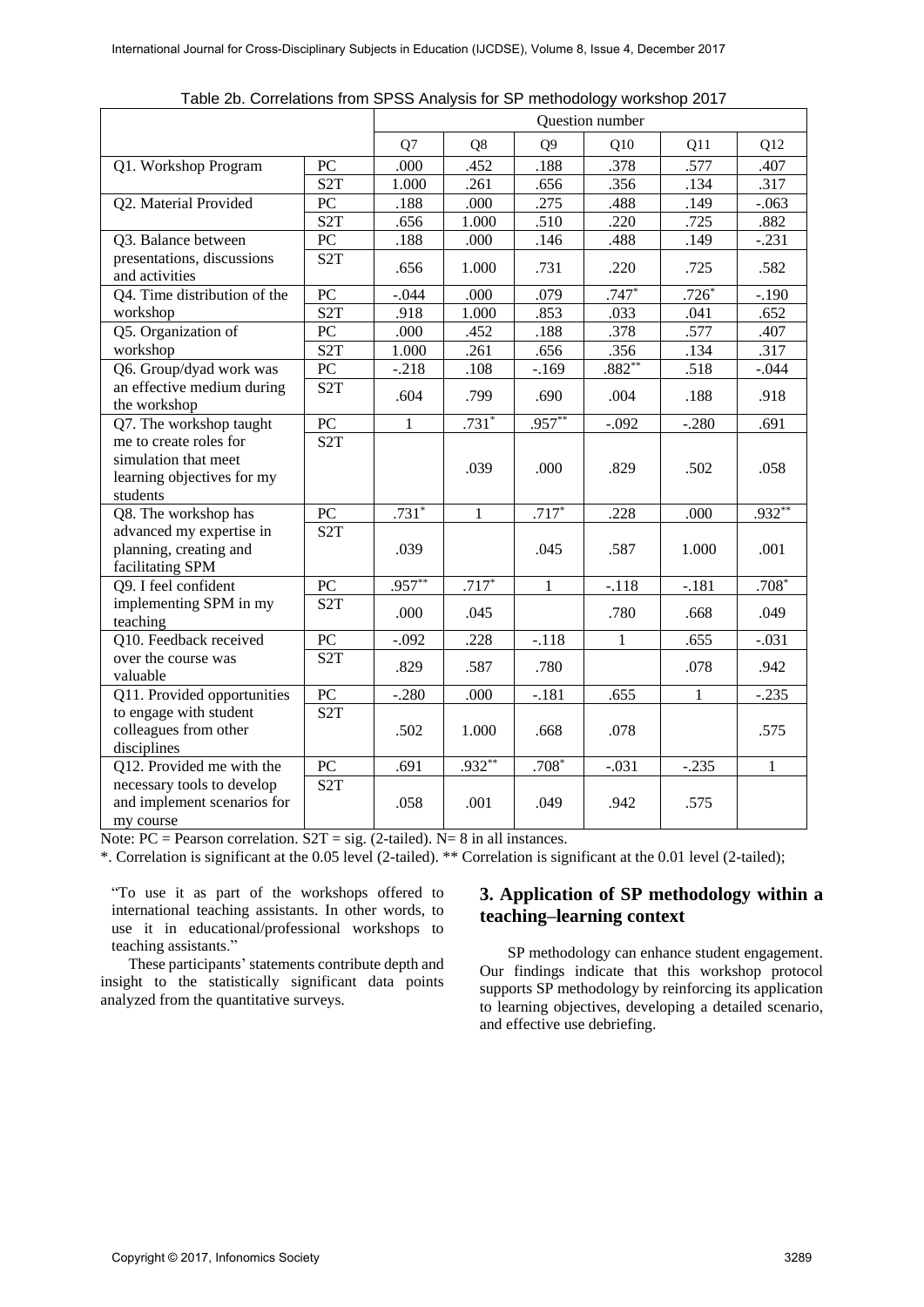### **3.1. Grounding simulation in learning objectives**

Participants expressed increased awareness of the importance of grounding simulation in clear, purposeful learning objectives. One participant noted, "You must be just as clear on what [students] are needing to learn and this frames how you teach them." Another commented, "It is imperative to understand that this notion of framing simulation based on learning objectives provides a clearer picture of how learning happens or comes together from the learner's lens." Simulation encounters that are closely developed and aligned with specific learning objectives were viewed as increasing the clarity and efficacy of the experience.

#### **3.2. Detailed scenario development**

In line with close adherence to learning objectives, participants expressed a heightened awareness of the depth of detail involved in scenario development. The provided template was viewed as a helpful resource to guide scenario development. The opportunity to participate in simulation as learners and facilitators served to both inform scenario development and elicit feedback from various perspectives.

#### **3.3. Debriefing**

The structure provided for debriefing differed from traditional feedback and was new for some participants. The response to this approach was largely positive; debriefing, with its focus on observed behaviours rather than on the individual, was viewed as valuable to the simulation experience. The structure was described by participants as "very effective," "clean and simple," and "extremely useful." Participants in the first workshop also noted that a demonstration would have been beneficial to introduce facilitation of the debriefing process prior to engaging in the activity; these demonstrations were embedded within the second workshop.

### **4. Discussion**

The workshop offered insight into experientialeducation innovation. Although results of the study indicate that knowledge improves after participation in educational workshops, there is limited evidence regarding a similar improvement in skills. The workshop resulted in an increase in participants' knowledge about the application of SP methodology in the teaching–learning context, particularly in the classroom. Given the lack of studies conducted in comparable populations, further research is needed to determine how the application of educational workshops can enhance and sustain teaching skills. Further research is also needed to explore the use of this version of the workshop with faculty teaching other disciplines and among different learner cohorts.

Feedback from participants expressed an interest in maintaining or increasing the level of interactivity and experiential activities. Participants' interest in and enthusiasm for the workshop are apparent in the following qualitative comments:

"I would like to see how we could implement this at some 'less' practical programs, in LAPs [liberal arts programs] for example . . . and how to bridge it with hands-on programs in the humanities"

"Phenomenal, excellent, practical, thoughtful design captured my attention from opening to close"

"Difference between SPM and role play was very clear . . . planning, organizing, and implementing a scenario using the template well designed"

#### One SP observed,

"It was a great opportunity to work with faculty and learn from other disciplines"

Additionally, participants offered suggestions for future workshops. Some suggested that workshops should offers videos to complement the process, while others recommended offering it to TAs and graduate students and using it within other experiential education and professional workshops.

The next step in this project will be to embed the SP methodology in the classroom and conduct focusgroup interviews with three groups of participants: faculty, simulators, and learners. This next step is underway and analysis of the data gathered from focus groups is pending.

The SP methodology workshop in 2017 maintained the positive components of the pilot workshop, but refinements were implemented in response to reflection and feedback received from the pilot. This workshop saw an increase in participant enrolment and diversification of faculty and staff in attendance. New simulated persons expressed interest in the project and were trained along with previously trained SPs who elected to continue with the program.

#### **4.1. Future considerations**

As budget and funding constraints pervade the healthcare and education sectors, it is important to explore the cost effectiveness of proposed investments. Historically, the costs associated with simulation have been high, which challenged the acknowledgement of its long-term benefits [16]; it should be noted, however, that these costs can vary from high to low, "depending on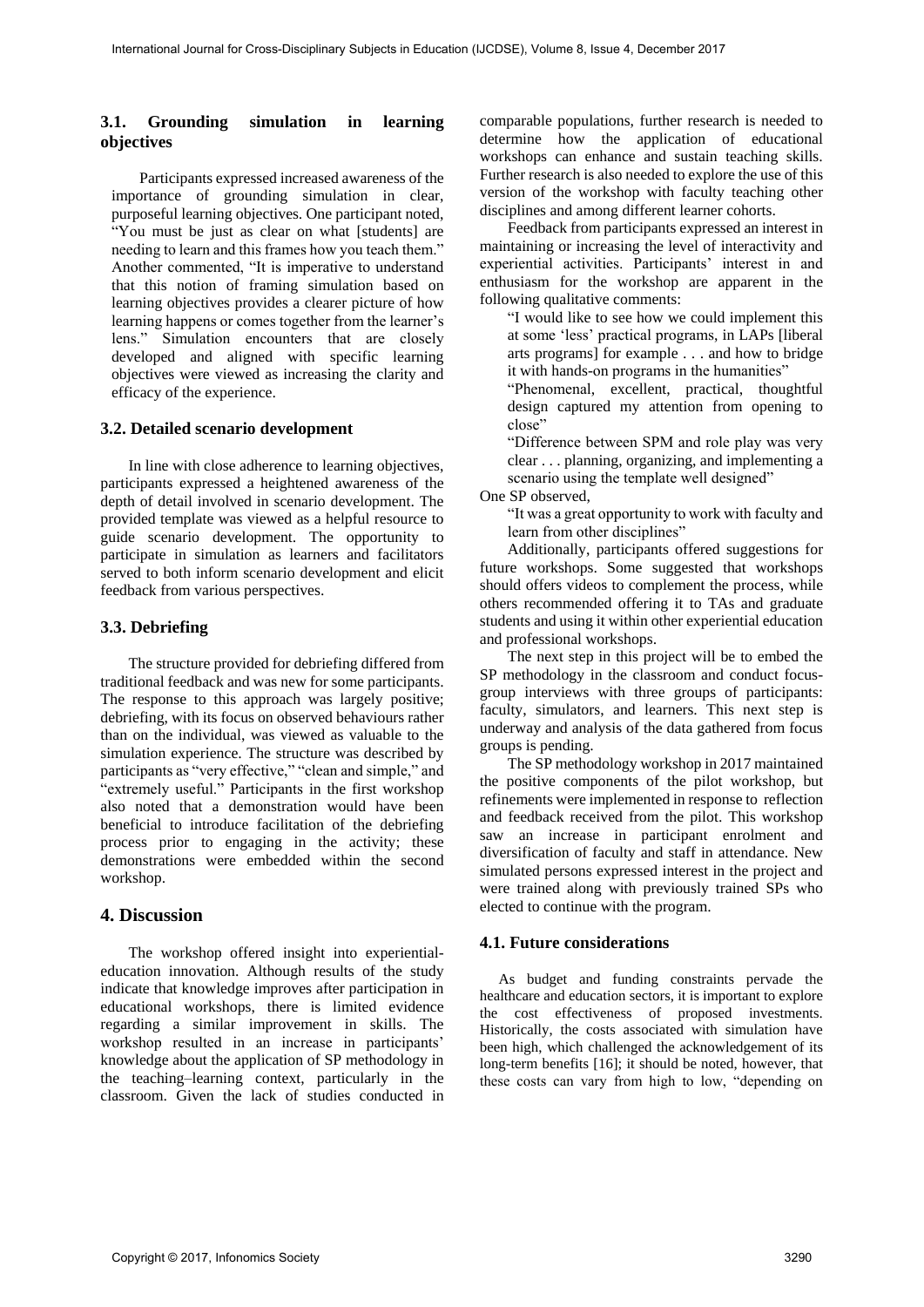methods, technology, and fidelity of the simulation" [17] (p. 2). Cost effectiveness, therefore, is crucial if this educational technique is to be seen as a viable option for institutions [18].

There is a noticeable gap in the literature regarding cost effectiveness or evaluations of the investment return of simulation education [17] [18]. Individual organizations often attempt to decrease costs of simulation through anecdotal approaches or by brainstorming less expensive means to meet their particular education needs [19]. Peers or colleagues, for example, can be used as simulators, which can decease costs associated with hiring professional actors [17]. There is a push for simulation education to embed economic evaluations into the processes surrounding simulation projects [17]. One form of economic evaluation is a cost-effectiveness analysis that provides data "to assist decision-makers on how to allocate scarce resources effectively" [18] (p. 221). These components are scarce in simulation education as "economic evaluations are largely based in a quantitative research paradigm, whereas medical education and educational research is . . . predominantly focused on qualitative research methods" [17] (p. 4). Thus, there is a large gap in the body of evidence to demonstrate the efficiency of simulated-learning approaches [17].

## **5. Conclusion**

We hypothesize that educating educators to work and teach with SP methodology will provide opportunities for fostering student success, thus creating further opportunities for curriculum synergies. One such opportunity has been to use the experience and learning from this initiative to create a practicum course for theatre students, which will serve to provide simulators to educators across the university who have taken the simulation workshop. Embedding this methodology reinforces the importance of engaging students through scenarios that simulate the realities and complexities of practice—realities that often do not match the textbook portrayal—and, thus, contribute to students' success in their transition to the workplace milieu.

In general, the workshop was successful and laid a foundation for future training programs of this style. This foundation formed an effective outline for subsequent iterations of this workshop, most recently in June 2017, with plans for future workshops in discussion. Identified problems will allow us to further refine the workshop to meet the needs of educators looking to embed SP methodology in their curricula. Further, knowledge gained from the workshop will allow us to design a blueprint for a cross-disciplinary

program to provide educators with training in simulation methodology and undergraduate students with an opportunity to practice and develop competencies in their respective fields. Future planning is underway to further develop the complexity and scope of this ambitious project.

## **6. Acknowledgement**

The York University Academic Innovation Fund Grant Category I.

# **7. References**

[1] Bosse, H. M., Nickel, M., Huwendiek, S., Schultz, J. H., & Nikendei, C. (2015). Cost-effectiveness of peer role play and standardized patients in undergraduate communication training. *BMC Medical Education, 15*, 183. doi: 10.1186/s12909-015-0468-1.

[2] McCaughey, C., & Traynor, M. (2010). The role of simulation in nurse education. *Nurse Education Today*, *30*, 827–832. doi: 10.1016/j.nedt.2010.03.005

[3] Waxman, K. (2010). The development of evidence-based clinical simulation scenarios: guidelines for nurse educators. *Journal Of Nursing Education*, *49*, 29–35. doi: 10.3928/01484834-20090916-07

[4] Harder, B. N. (2010). Use of simulation in teaching and learning in health sciences: A systematic review. *Journal of Nursing Education, 49*, 23–28. doi: 10.3928/01484834- 20090828-08

[5] McGaghie, W., Issenberg, S., Petrusa, E., & Scalese, R. (2010). A critical review of simulation-based medical education research: 2003–2009. *Medical Education*, *44*, 50– 63. doi: 10.1111/j.1365-2923.2009.03547.x

[6] McGaghie, W., Siddall, V., Mazmanian, P., & Myers, J. (2009). Lessons for continuing medical education from simulation research in undergraduate and graduate medical education: Effectiveness of continuing medical education: American College of Chest Physicians Evidence-Based Educational Guidelines. *Chest*, 62S–68S. doi: 10.1378/chest.08-2521

[7] Robertson, J. & Bandali, K. (2008). Bridging the gap: Enhancing interprofessional education using simulation. *Journal of Interprofessional Care, 22*, 499–508. doi: 10.1080/13561820802303656

[8] Bland, A. J., Topping, A., & Wood, B. (2011). A concept analysis of simulation as a learning strategy in the education of undergraduate nursing students. *Nurse Education Today*, *31*, 664–670. doi:10.1016/j.nedt.2010.10.013

[9] Asal, V., & Blake, E. L. (2006). Creating simulations for political science education. *Journal of Political Science Education, 2*(1), 1–18. doi: 10.1080/15512160500484119